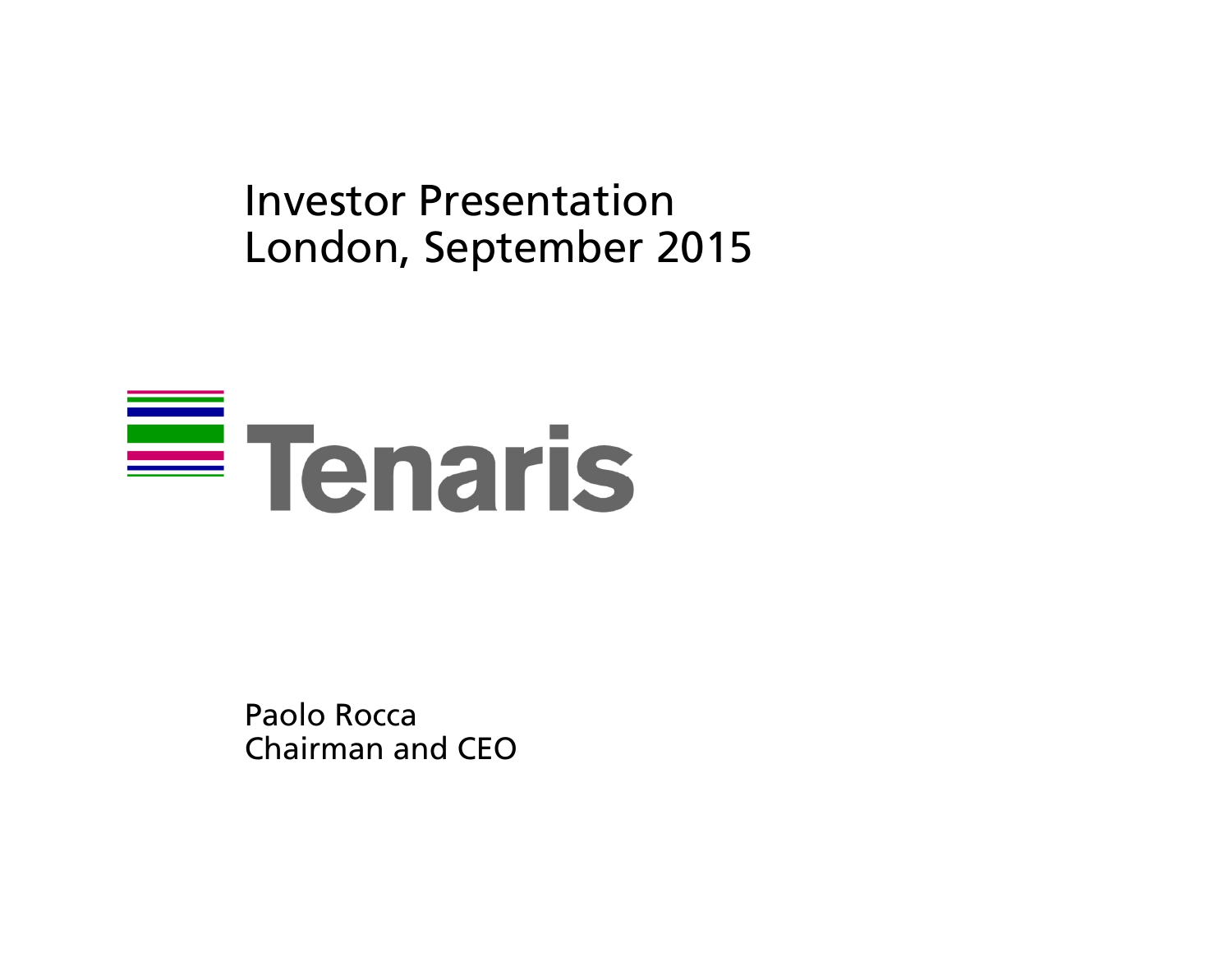

#### **Disclaimer**

This presentation contains "forward-looking statements." Forward-looking statements are based on management's current views and assumptions and involve known and unknown risks that could cause actual results, performance or events to differ materially from those expressed or implied by those statements. These statements include information regarding management strategy, investment plans, development and growth of the steel pipe and oil and gas industries, trends and other prospective data, including trends regarding the development of raw material costs and the levels of investment in oil and gas drilling worldwide and general economic conditions in the countries where Tenaris operates and sells its products and services. We do not undertake to update any forward-looking statement to reflect events or circumstances after the date of this document or to reflect the occurrence of unanticipated events.

Except where otherwise stated, the data presented herein is based on Tenaris analysis and estimates.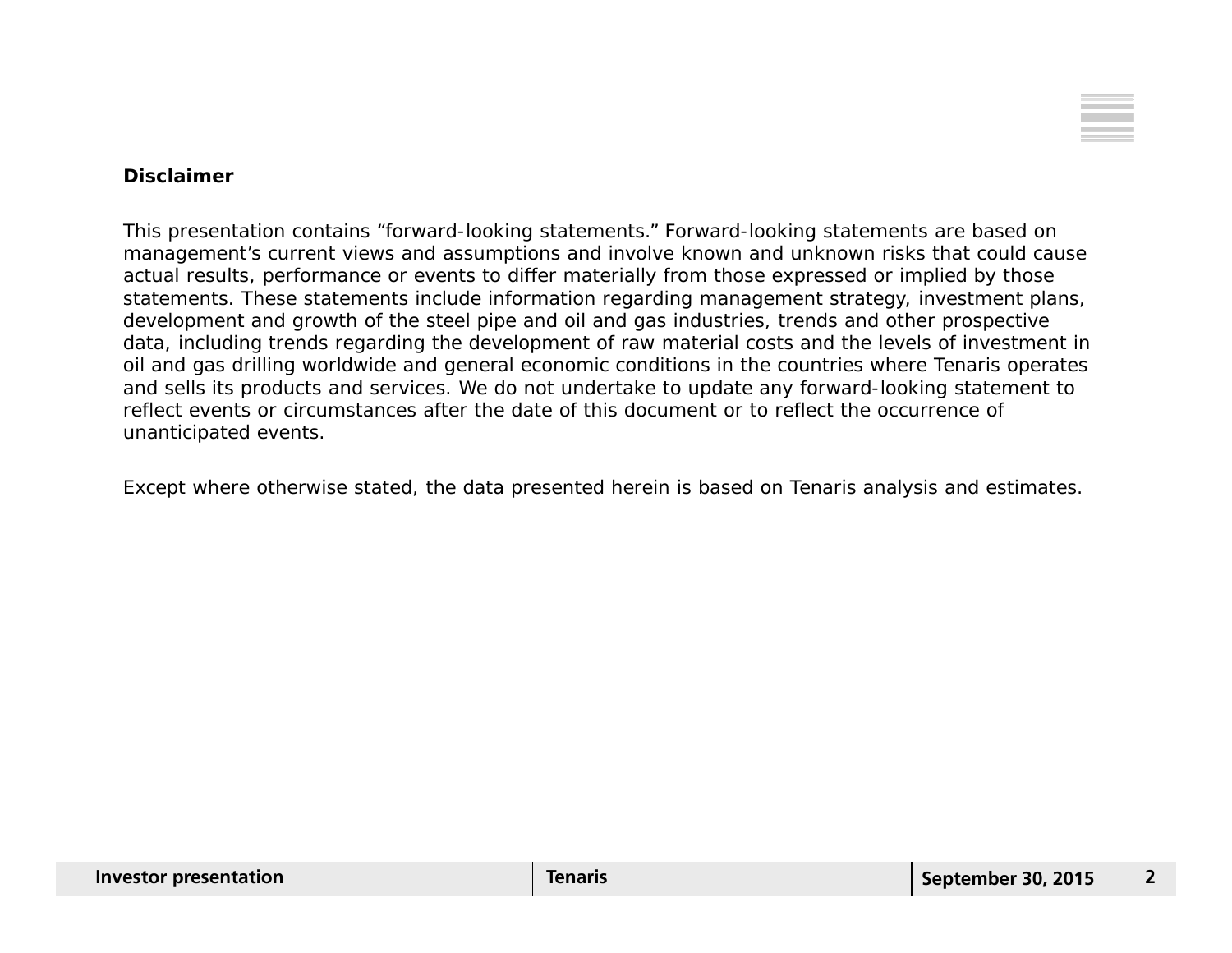## Market Context Oil price futures



**606987**354555 65758595 2015 2016 2017 2018 2019 2020Source: Bloomberg **WTI Forward curve** Current 3 months ago 1 year ago [US\$/bbl]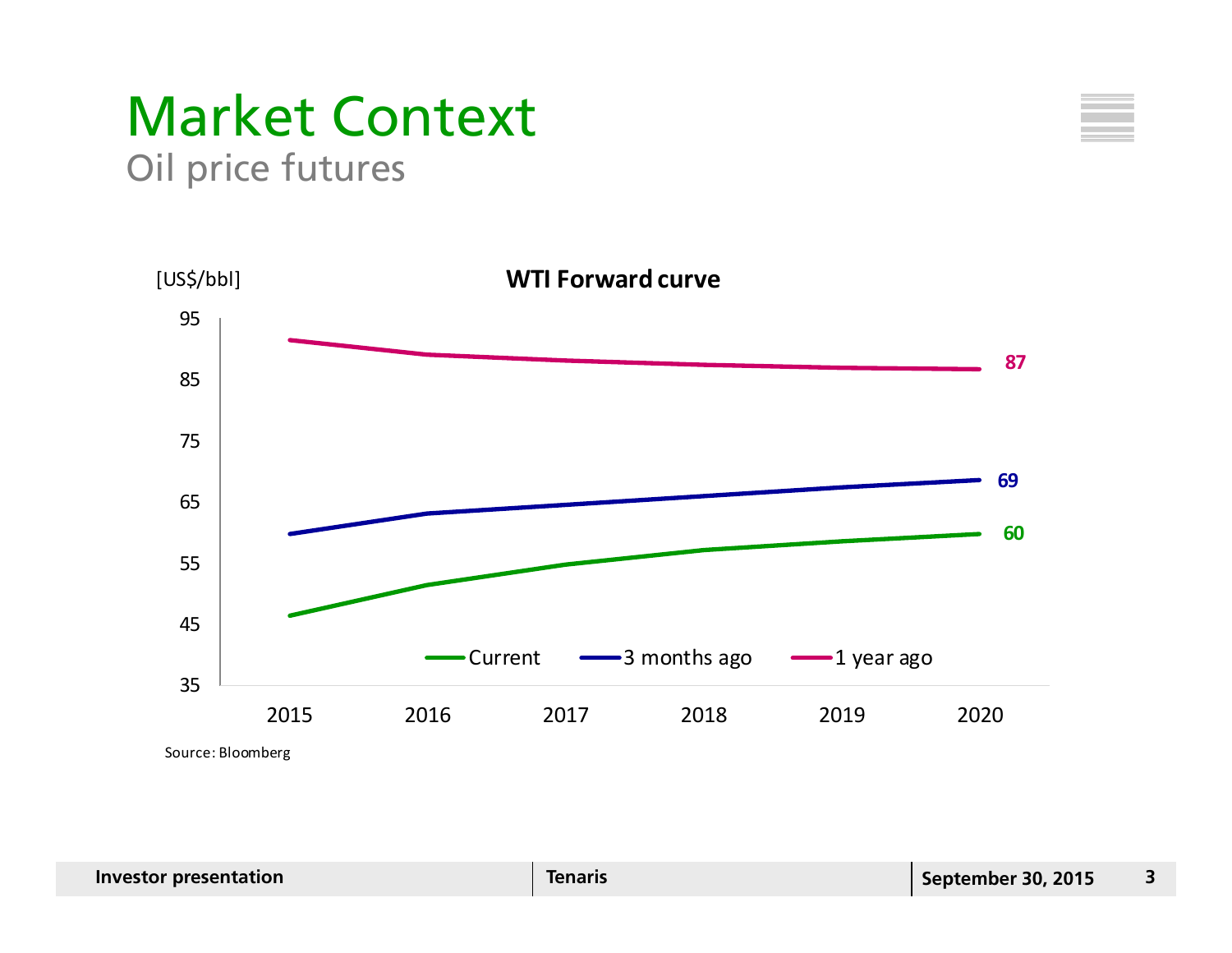## Downturns Compared Oil price and US rig count



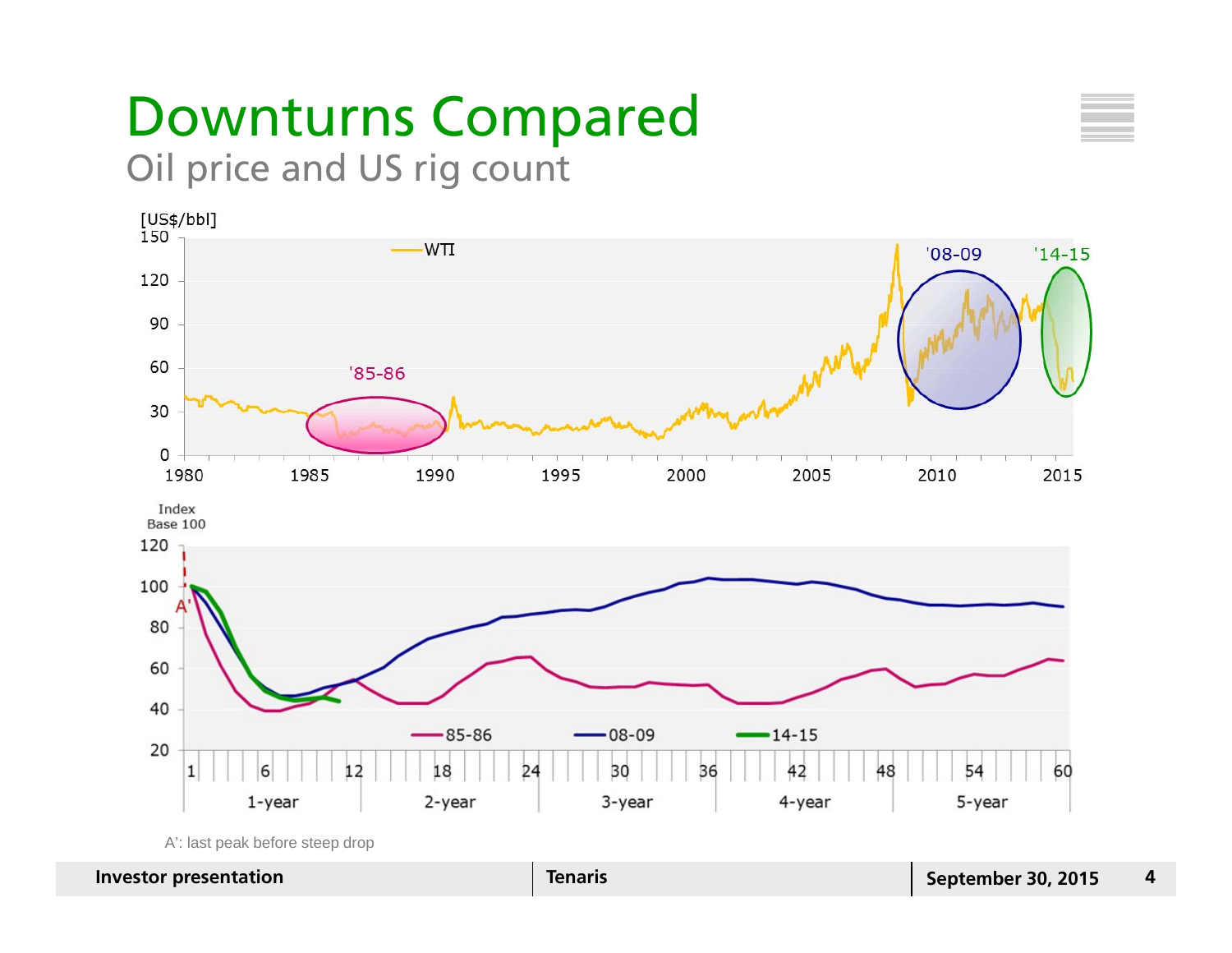# US Drilling Efficiencies and Cost Deflation





∍Tns / R / Q index

*Source: Baker Hughes, TS estimates Source: Rystad*

**US OCTG consumption per rig Average US Shale WTI breakeven price for different spud year**



*Note: Based on horizontal wells in Bakken, Eagle Ford, Permian Midland, Delaware and Niobrara*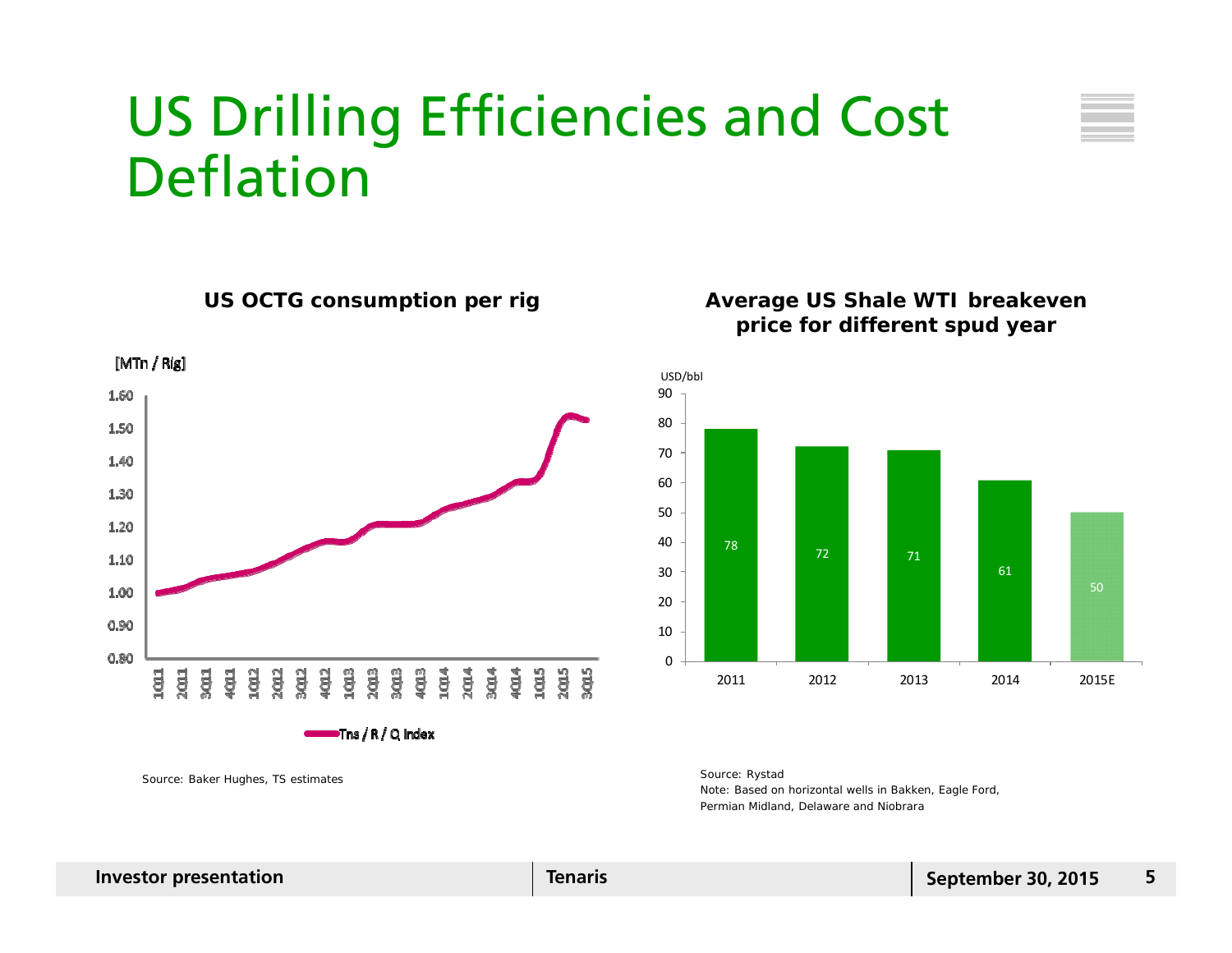# Oil Production and Breakeven Costs

Real Brent USD/bbl



*Source: Rystad Energy 2020 Forecast (June 2015)*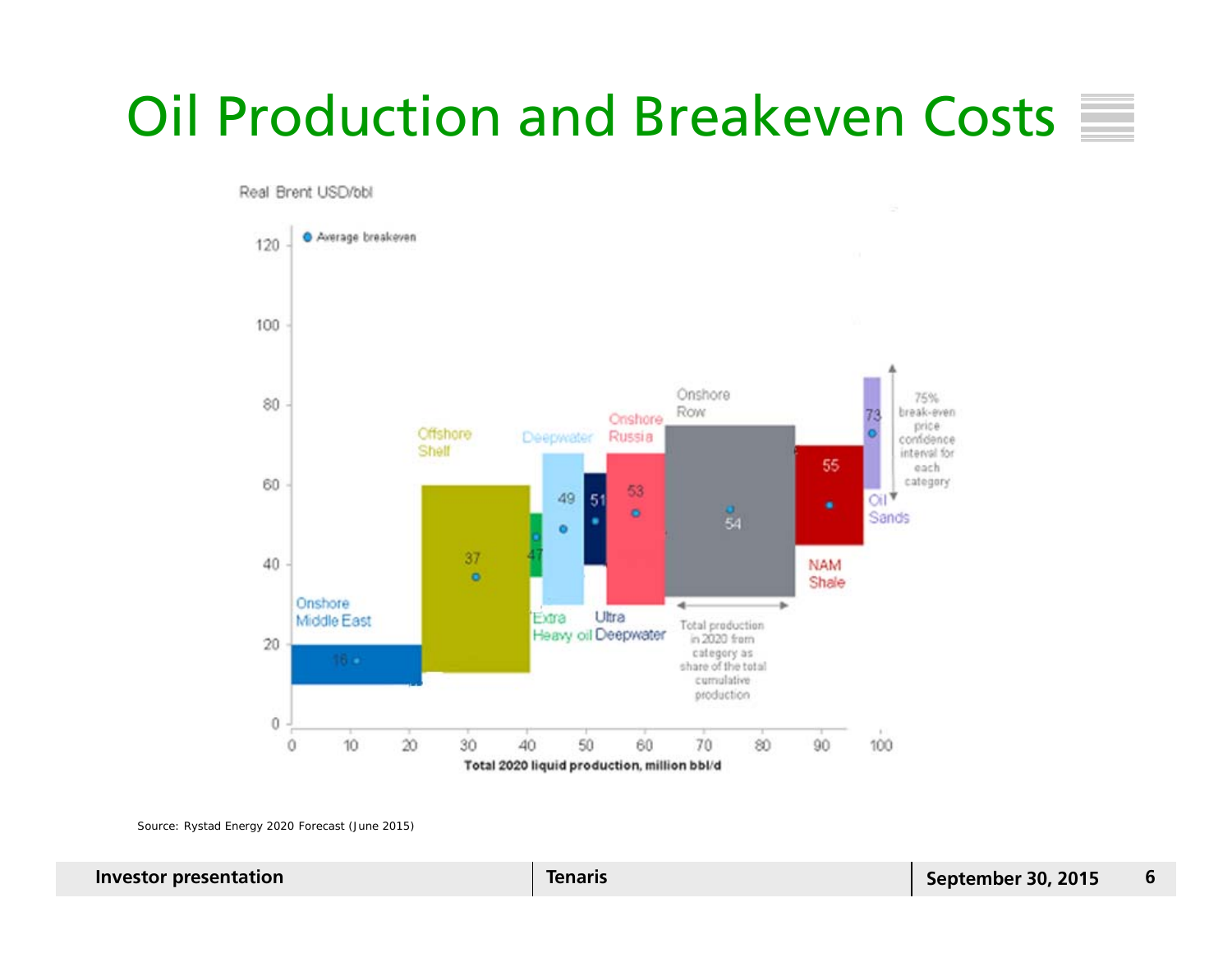# Global OCTG Demand Outlook

2016 demand supported by Middle East and lower inventories and highly sensitive to NAM shale activity



*Source: TS estimates*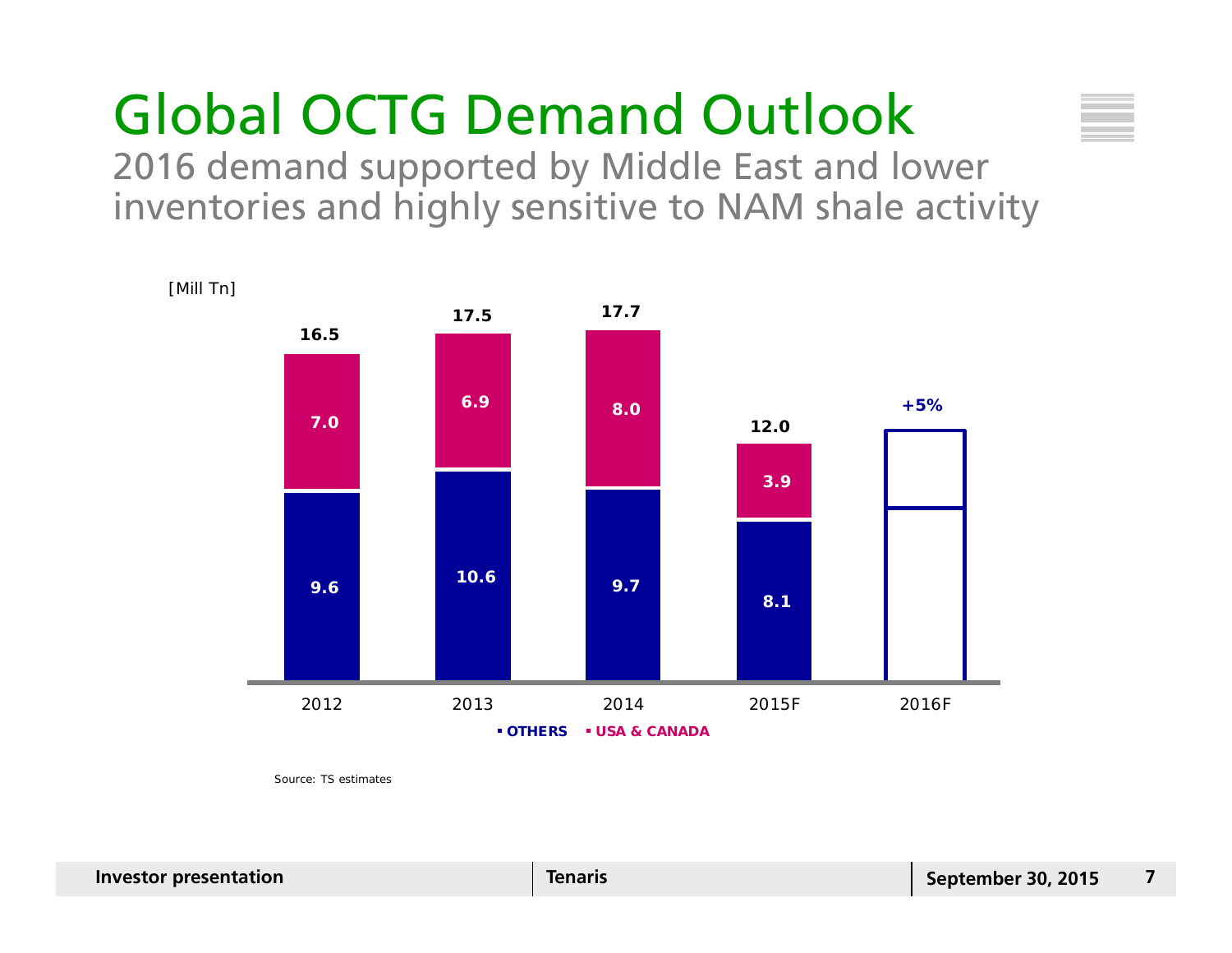### Strengthening Position in NAM Shales Differentiating with product, service and industrial excellence



- Products (Wedge 563™, TXP® BTC, Wedge 625™, BlueCoil™, sucker rods)
- Rig services (inventory management, inspection and rig preparation, accessories management, rig returns, technical support)
- Investments (Bay City, service centers, people)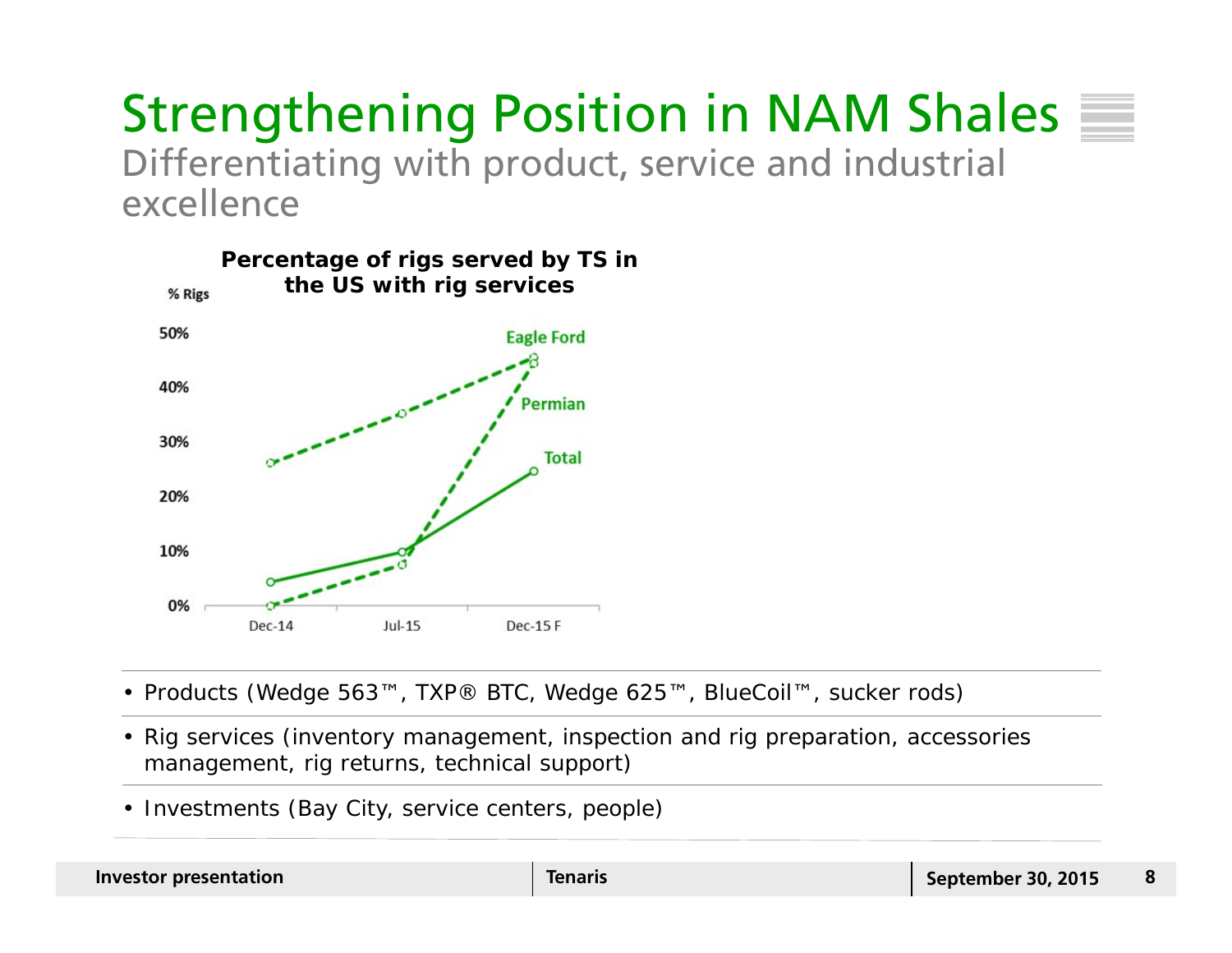

**54%78% 0%25%50%75%**2012 2013 2014 2015F US Gulf of MexicoNorth Sea **Dopeless® Technology on TS Sales in Major Offshore Regions**

- New products (Wedge 623™, Blue® Max, Blue® Heavy Wall, Blue® Quick Seal, BlueDock™ connectors)
- Dopeless® technology
- Services (pipe management, field services, material selection and string design)
- Investments (service yards, local content)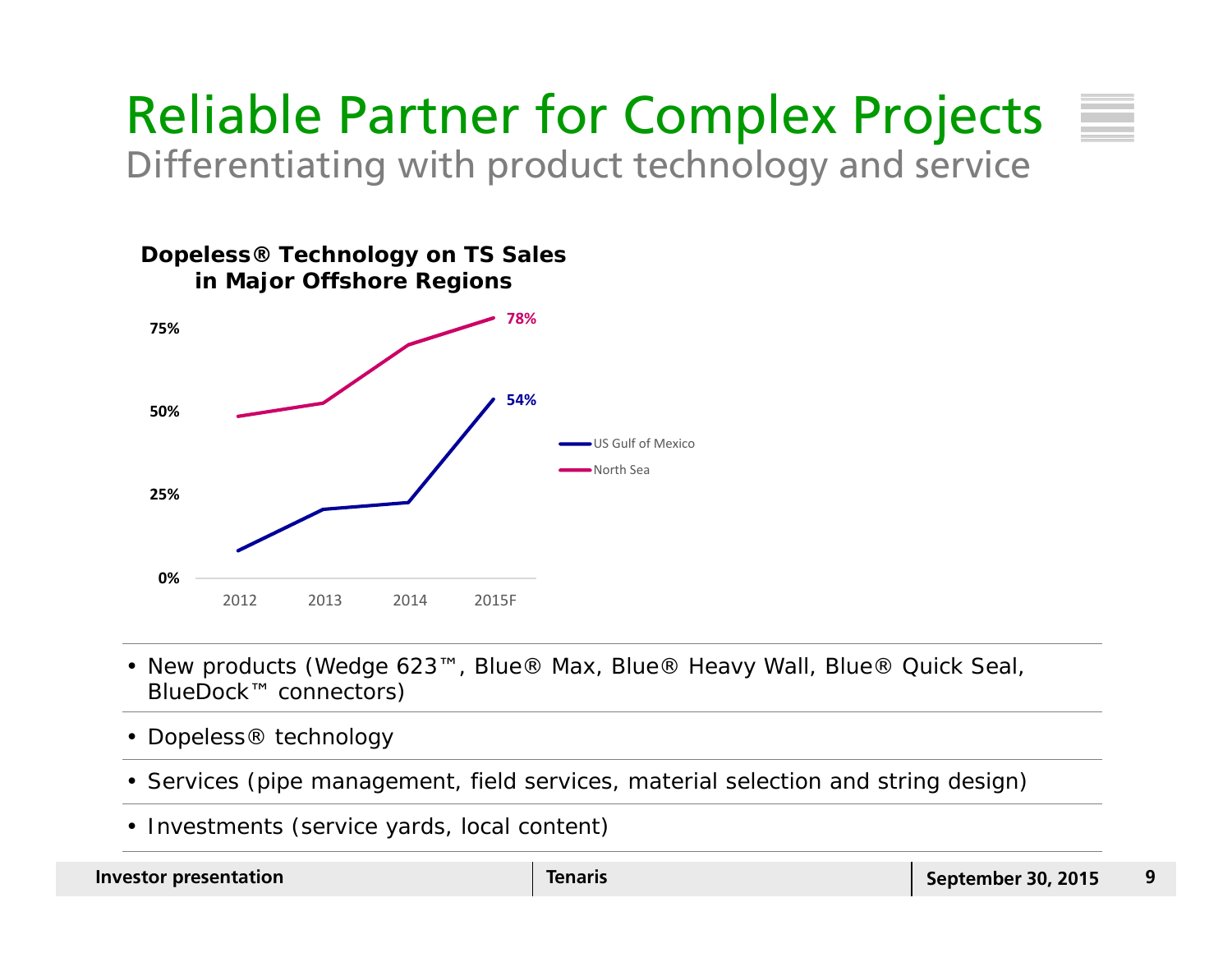#### Culzean Project – North Sea Flagship HPHT project to supply 5% of UK gas in 2020

#### **Project Summary**

- Operator: Maersk Oil UK
- Investment: US\$4.7 billion
- 6+2 wells 2 wells/yr Spud date: May'16

#### **Environment Complexity**

•Gas, HPHT, Sour Service, Offshore

•TVD: 13,610ft, BHT: 350 F, BHP:13,500psi

#### **Key Success Factors**

•Investment in R&D

- •Dopeless® technology on all products
- •Storage, inspection and preparation for offshore
- •Tracking and traceability solution offered
- •Field service support for running operations

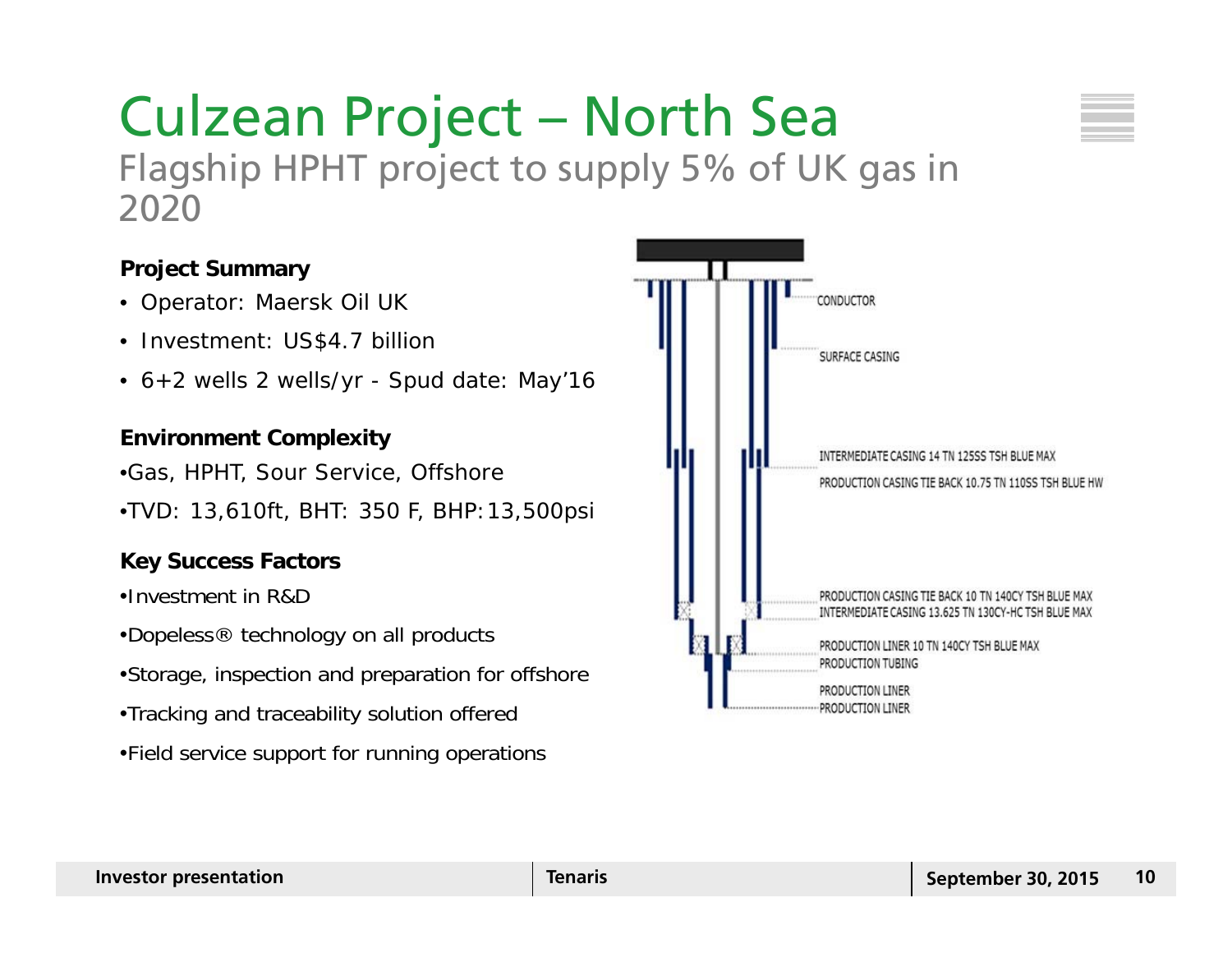# Actions on Costs





- Leveraging flexibility of global industrial system
- Focus on improving industrial efficiency and procurement
- Adapting fixed cost structure to market conditions
- Focus on cash flow (working capital and investments)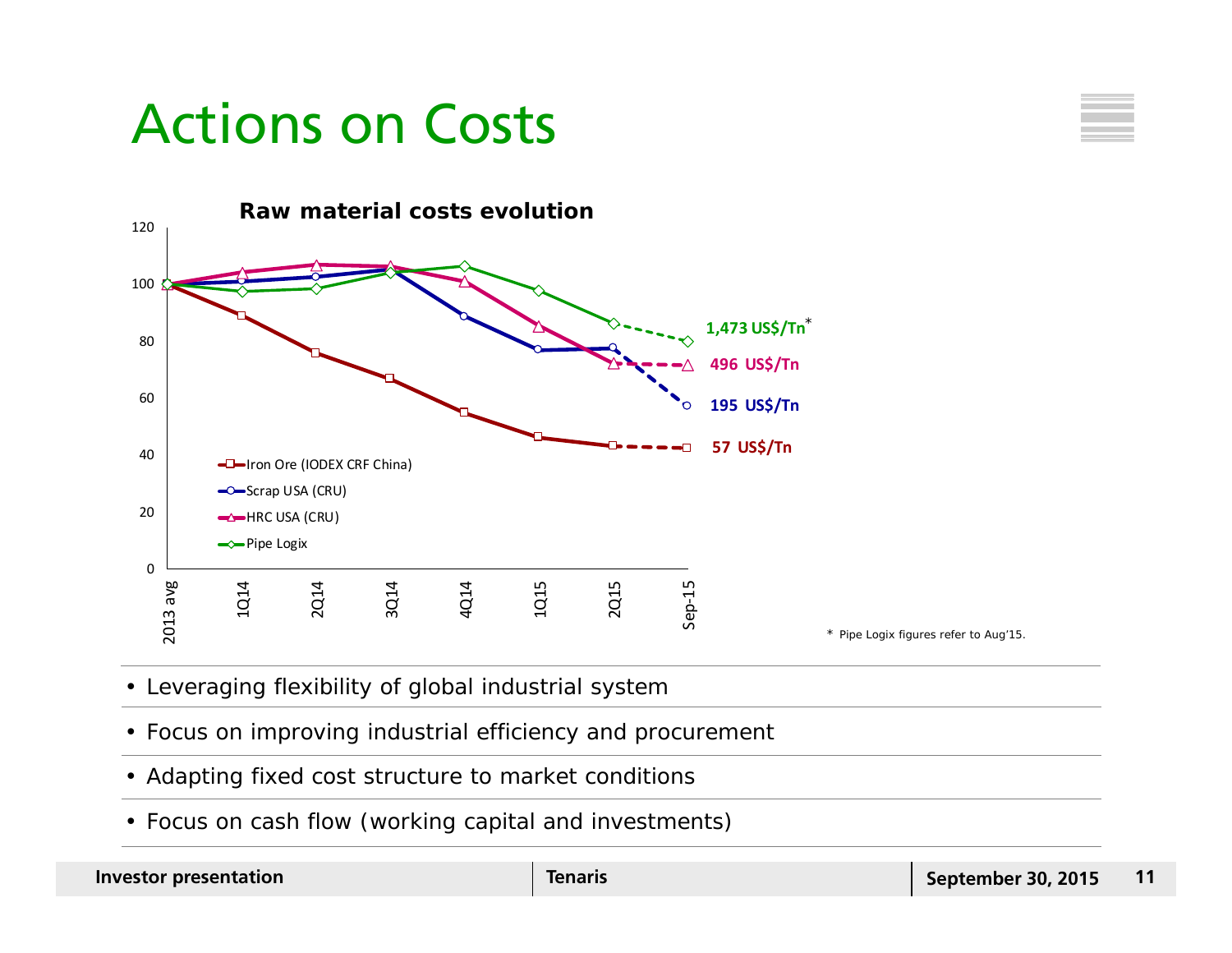# Sustainable financial performance



2012 2013 2014

**Net (debt) / cash** US\$ Million **Net (debt) / cash**

05001,000 1,500 2,000 2012 2013 2014 **IH 2015 Free cash flow** US\$ Million **Free cash flow**



‐500

0

500

1,000

1,500

2,000

Jun 2015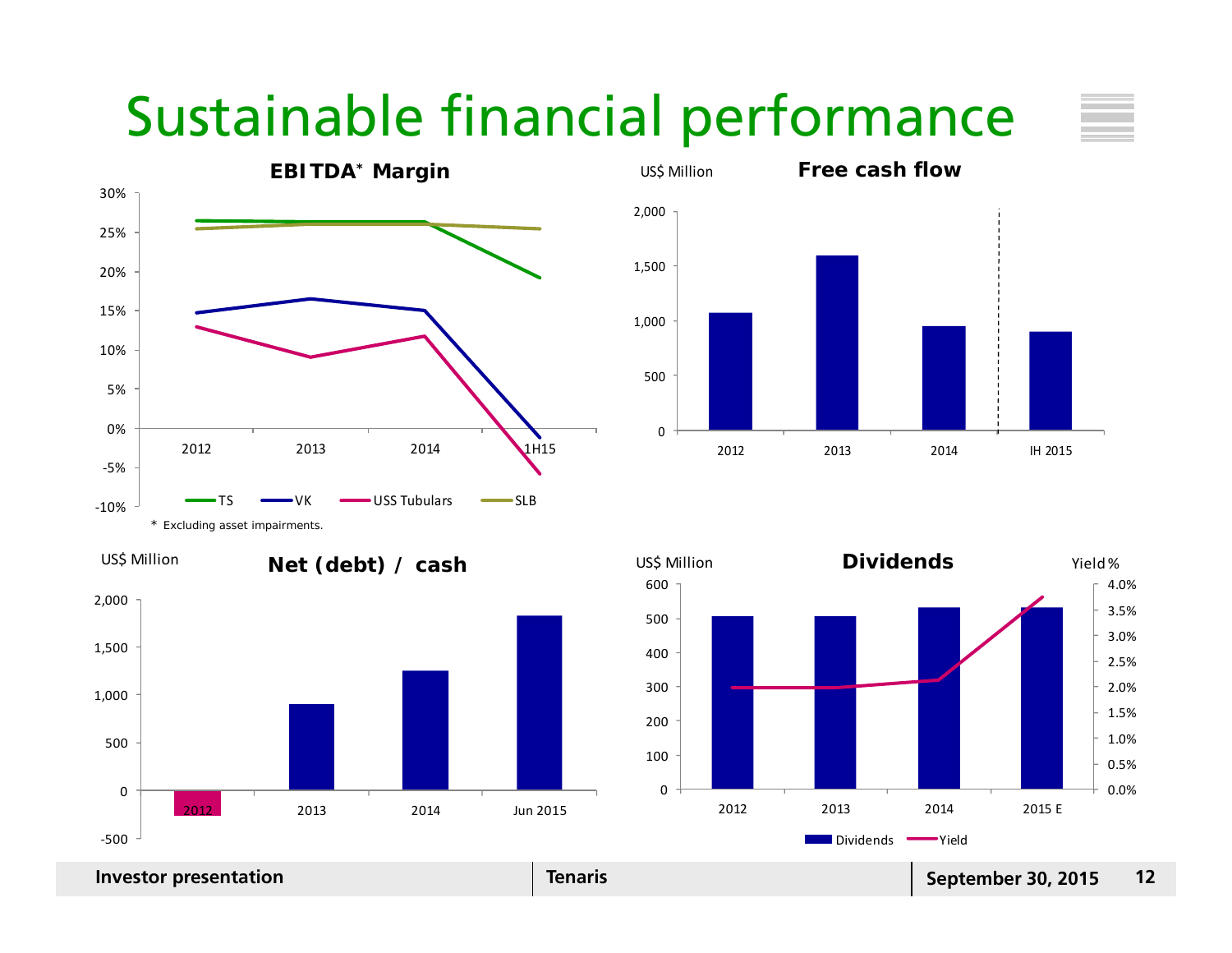# Summary



- Oil and gas fundamentals are still there: increasing global demand and production decline will eventually stimulate a recovery in drilling led by NAM shales
- Tenaris is in the right position to support the industry with product and service solutions combining cost competitiveness, leading technology and global reach
- Financial strength is a key competitive advantage in today's environment